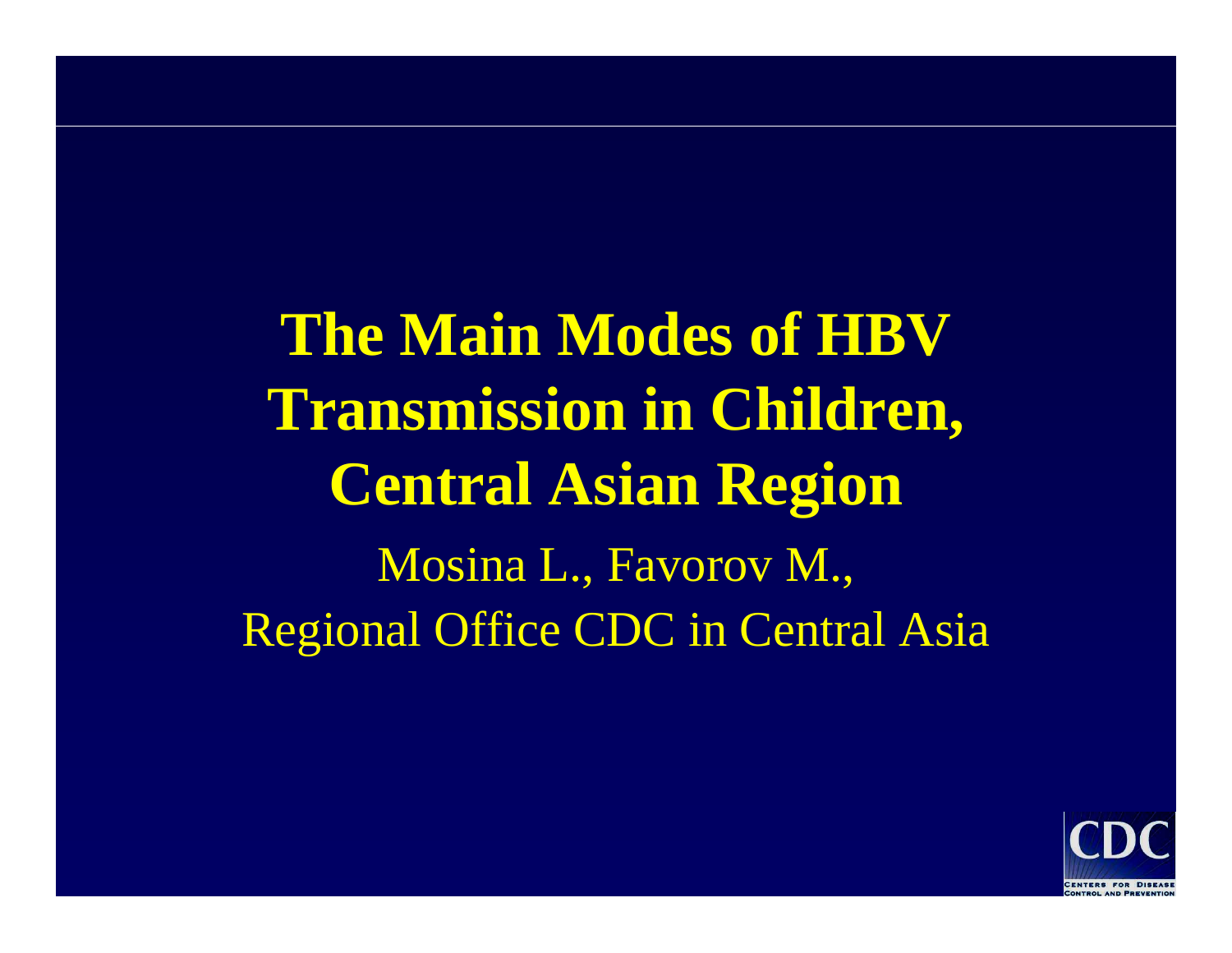# **Hepatitis В Virus**

#### •Circular DNA genome

• Member of the family of Hepadnaviridae

•Nucleocapsid proteins including HBcAg and HBeAg; envelope proteins



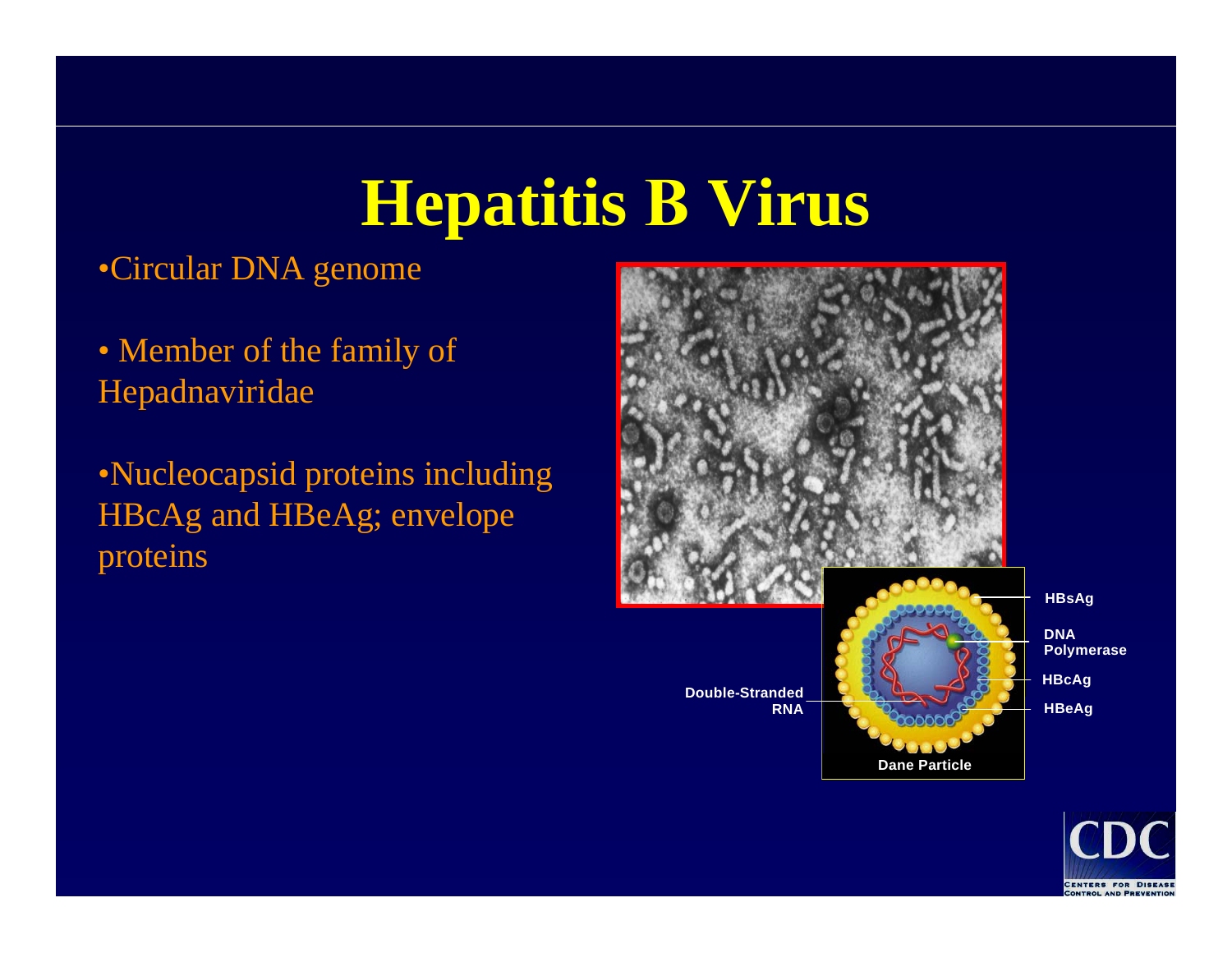### **Geographic Distribution of Chronic HBV Infection**



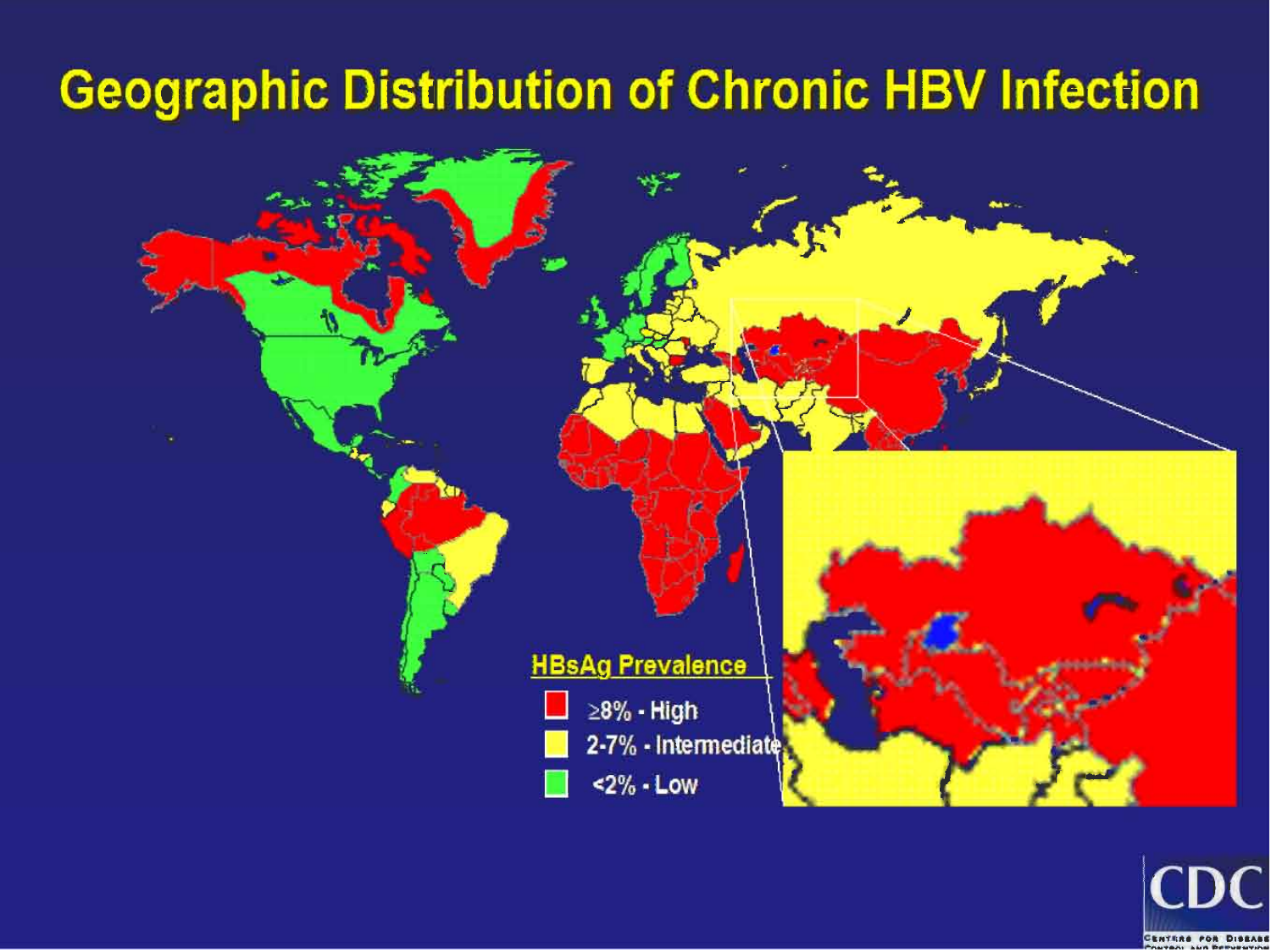### **Geographic distribution of chronic HBV and HDV infection in Eastern Europe and Former USSA**

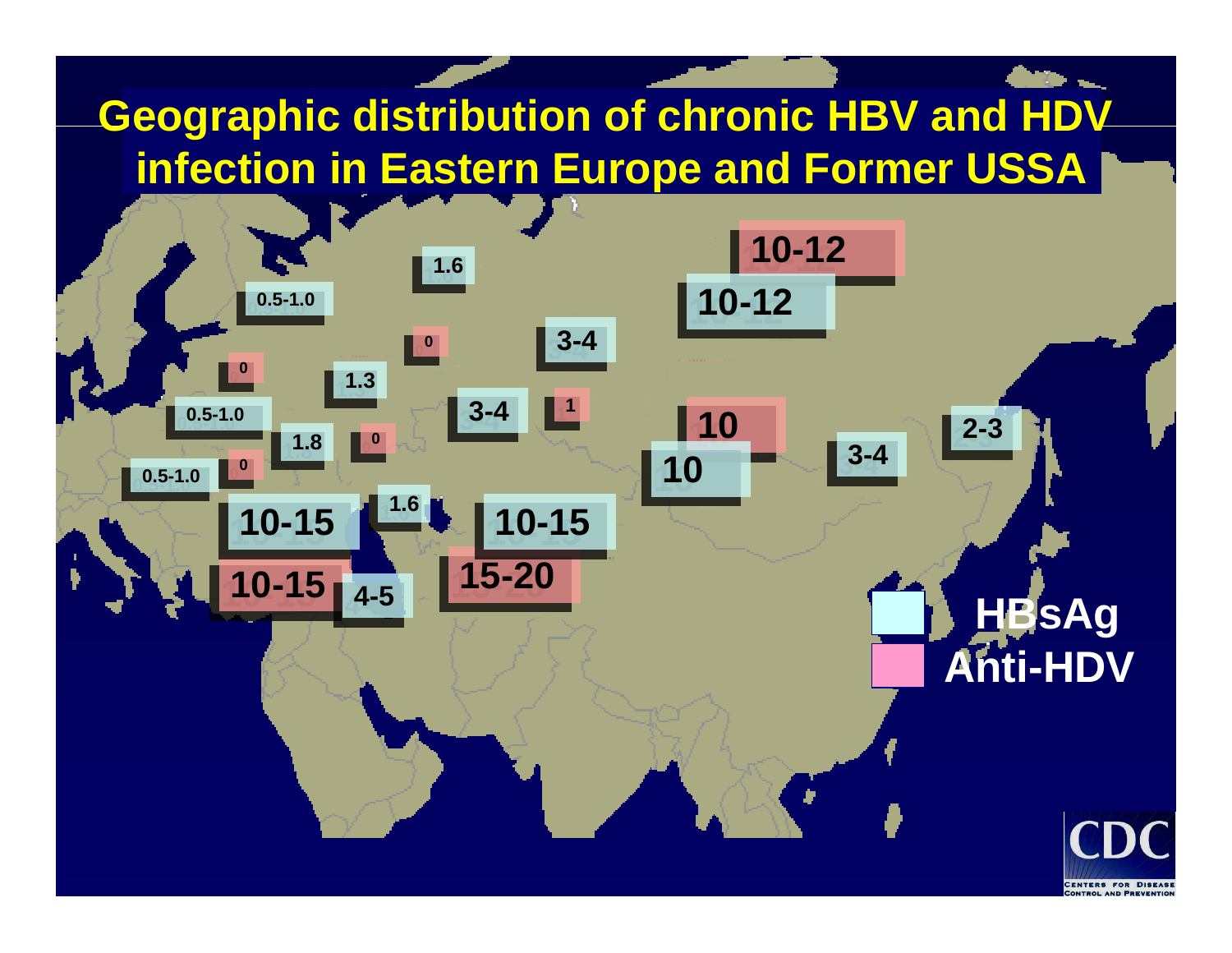

Perinatal and early childhood infections: 30-40%

Perinatal and early childhood infections: 70-80%

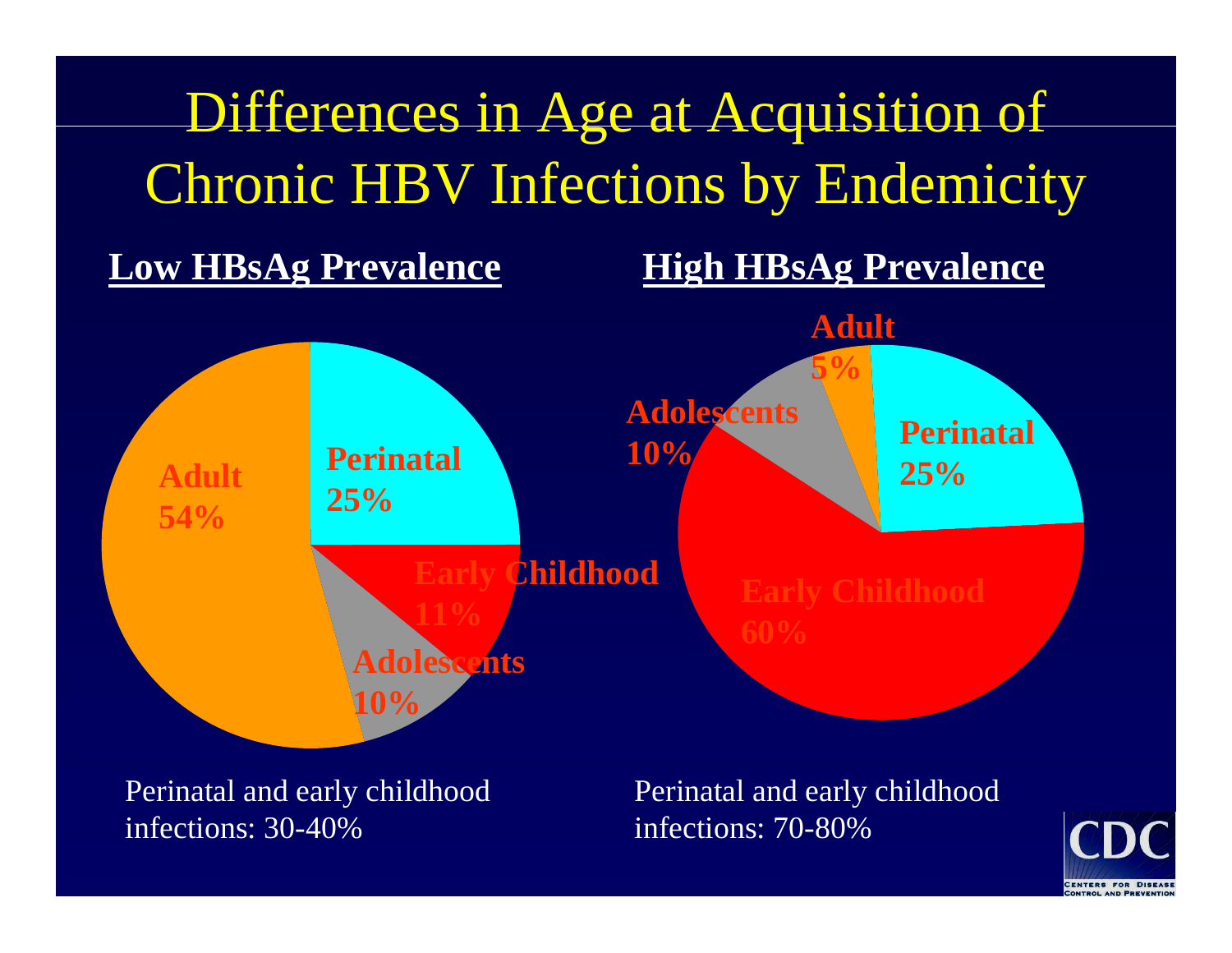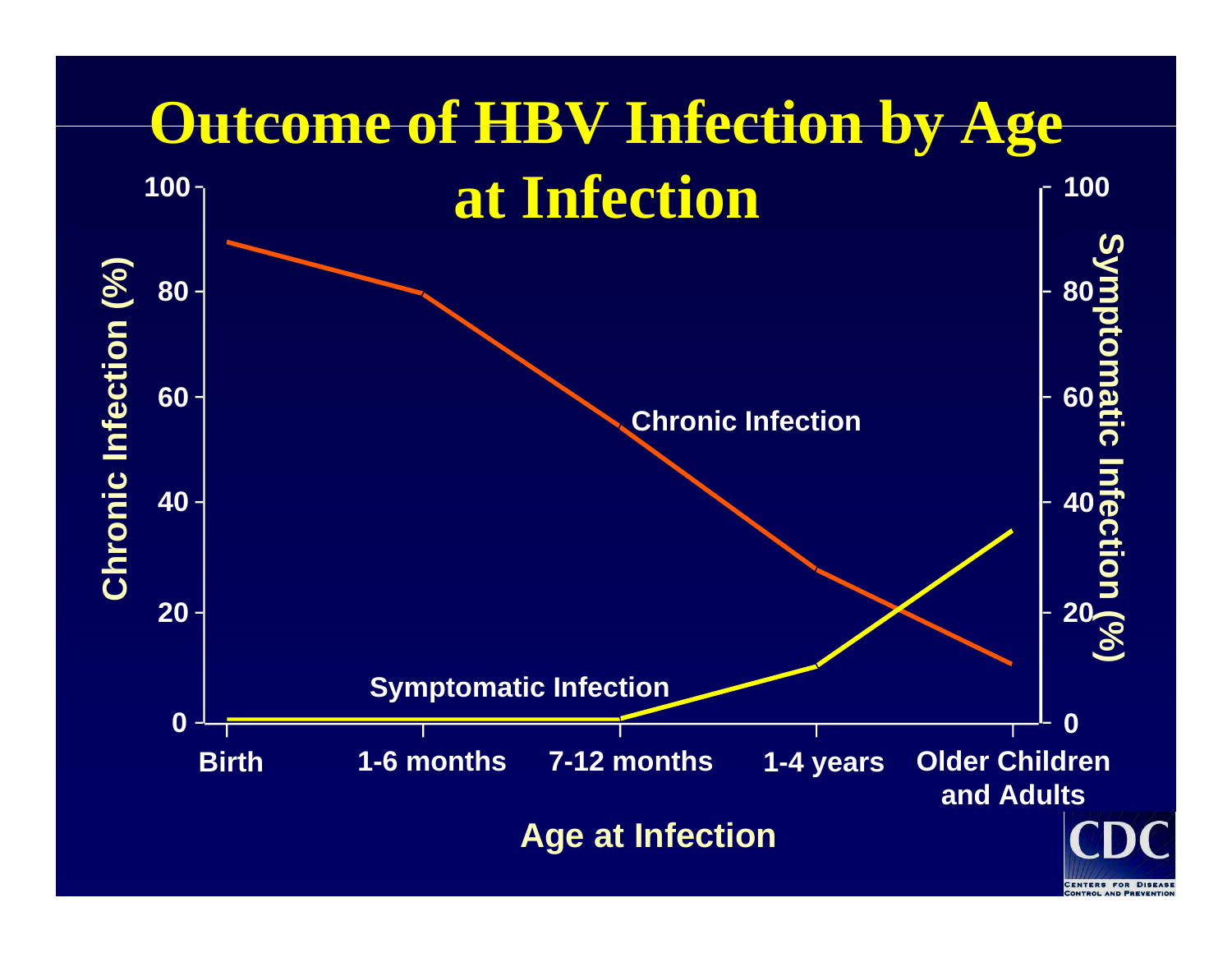#### **Sources of Hepatitis B Virus Infection High or Intermediate Endemicity Countries**

| Age                                        | <b>Route/source of Infection</b>                                                                 |  |  |  |  |
|--------------------------------------------|--------------------------------------------------------------------------------------------------|--|--|--|--|
| Newborn                                    | Mother - perinatal infection                                                                     |  |  |  |  |
| Early childhood<br>$(1 - 5 \text{ years})$ | Inapparent parenteral (horizontal)<br>Direct parenteral - injections,<br>nosocomial, transfusion |  |  |  |  |
| Childhood                                  | Inapparent parenteral (horizontal)<br>Direct parenteral - injections,<br>nosocomial, transfusion |  |  |  |  |
| Adolescent/Adult                           | Sexual                                                                                           |  |  |  |  |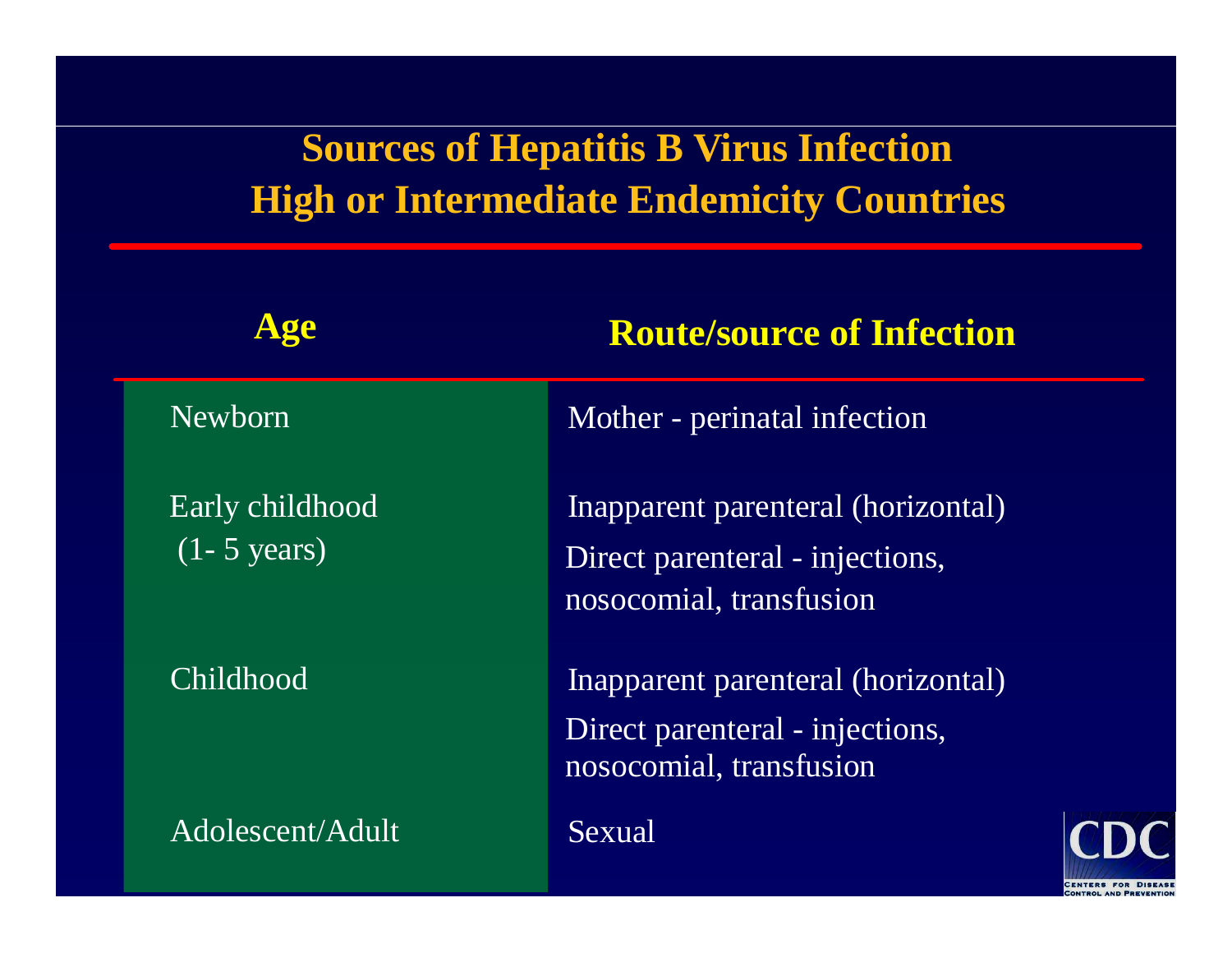## **Chronic Hepatitis B Prevalence, prier to HepB Vaccination, Uzbekistan, 1999-2000**



Risk factors and seropre valenceof hepatitis B virus, hepatitis C virus and HIV infection in Uzbekistan, R.Ruzaibakie v and coll.

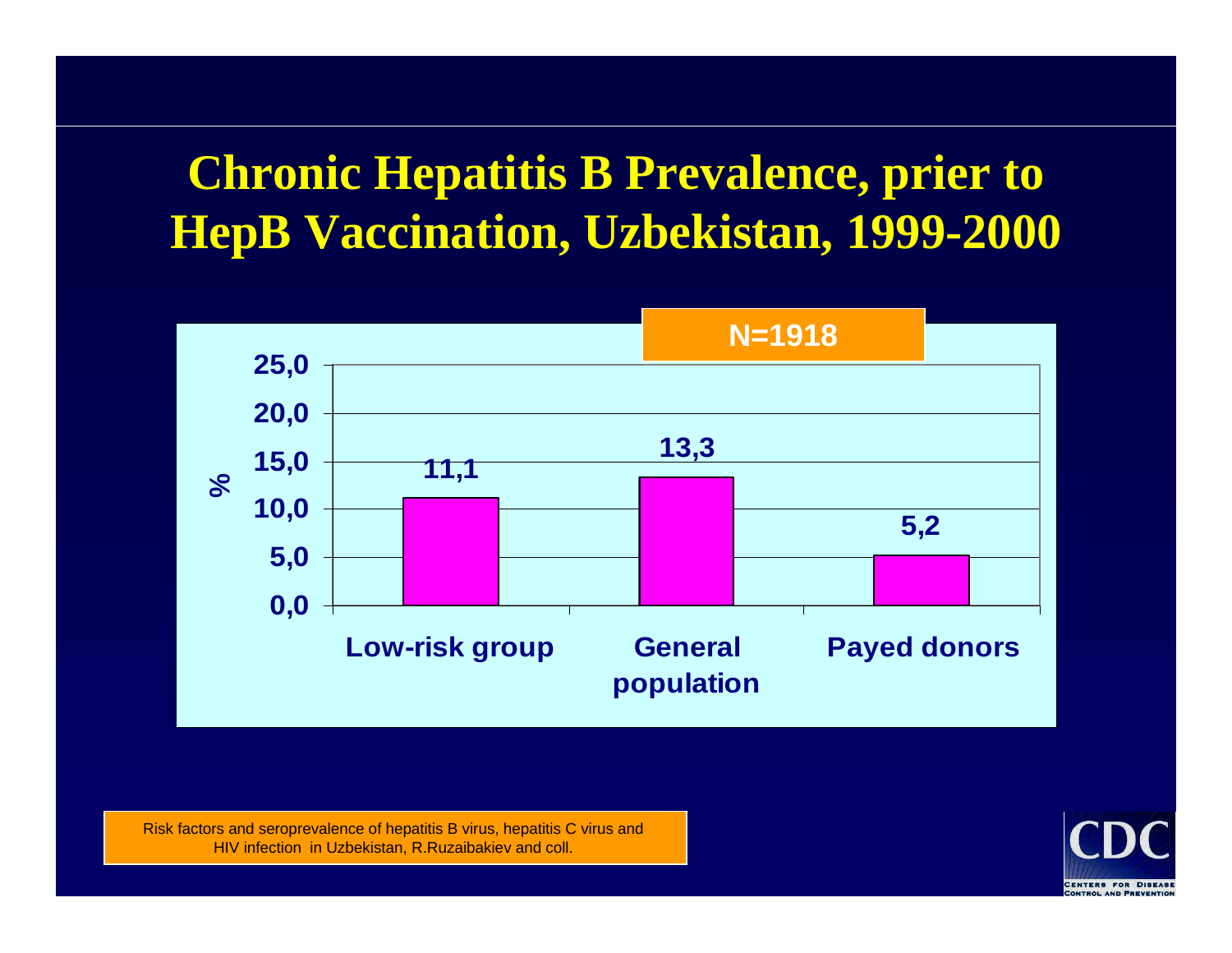#### **Distribution of Chronic HBV Infection by Age Groups before Immunization, Osh, Kyrgyzstan, 1989**



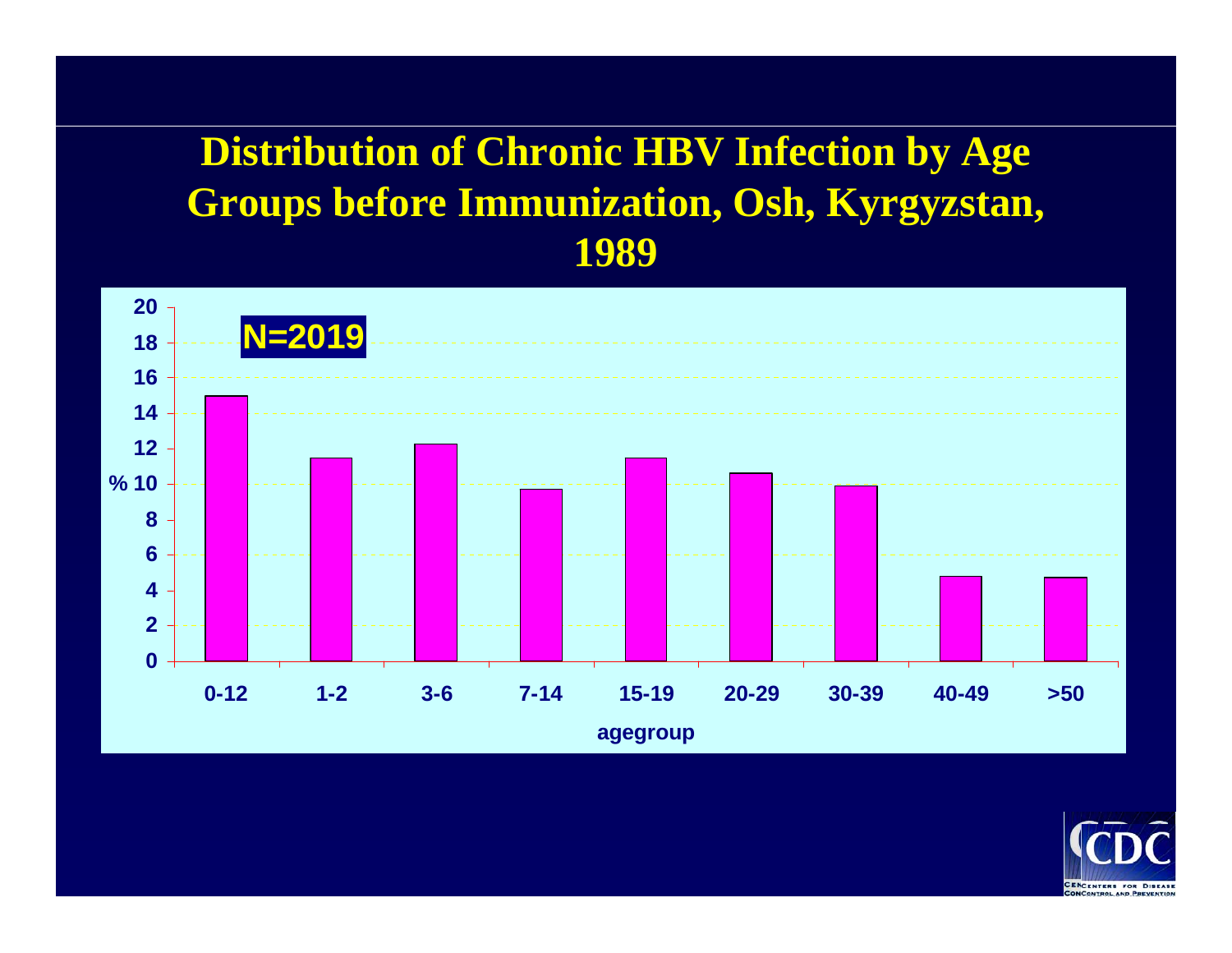#### **Distribution of HBV Infection by Age Groups before HepB Vaccination, Osh, Kyrgyzstan, 1989**



**CENCENTERS FOR DISEAS**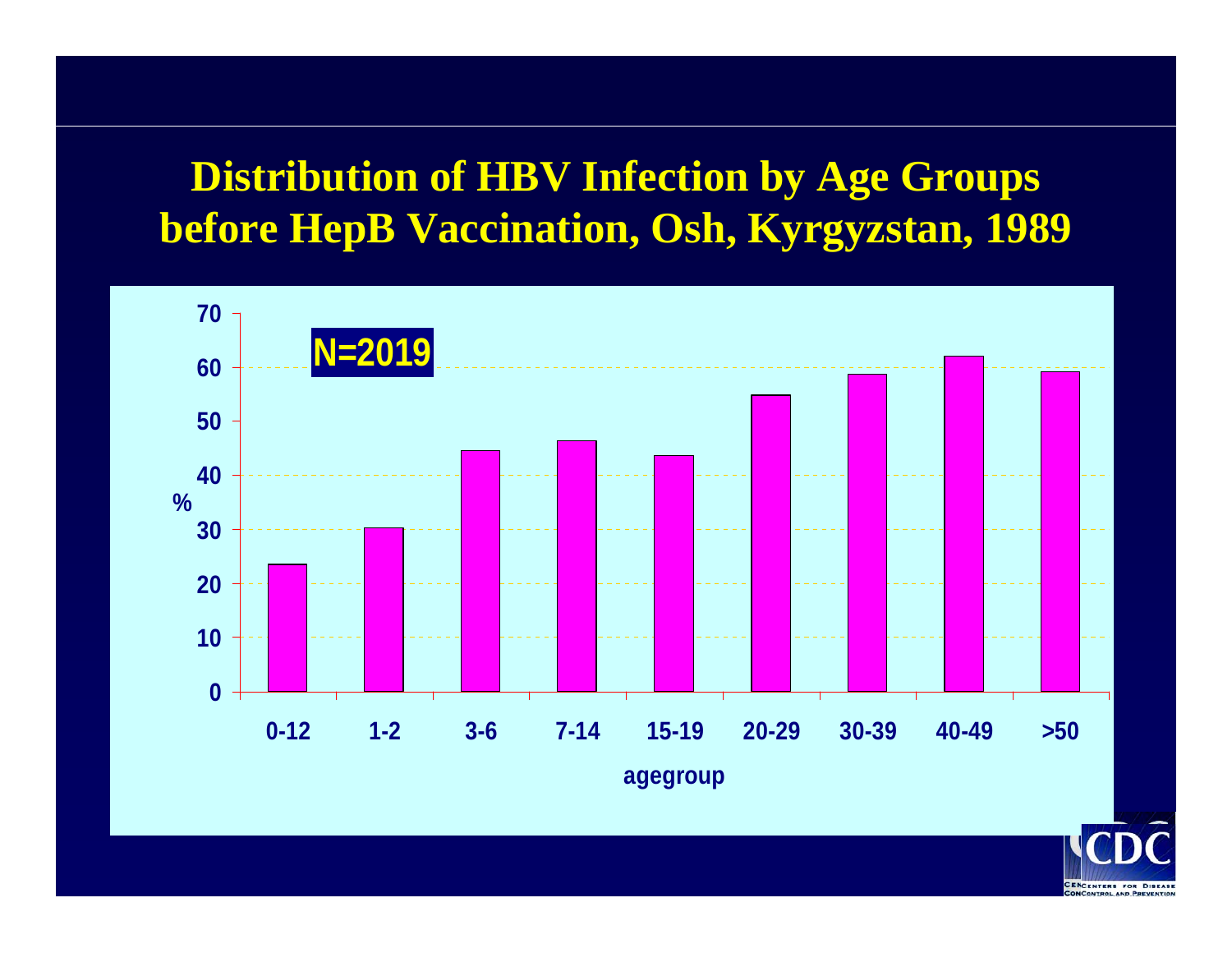## **Age of Aquisition of Chronic HBV Infection in High Endemic Areas**



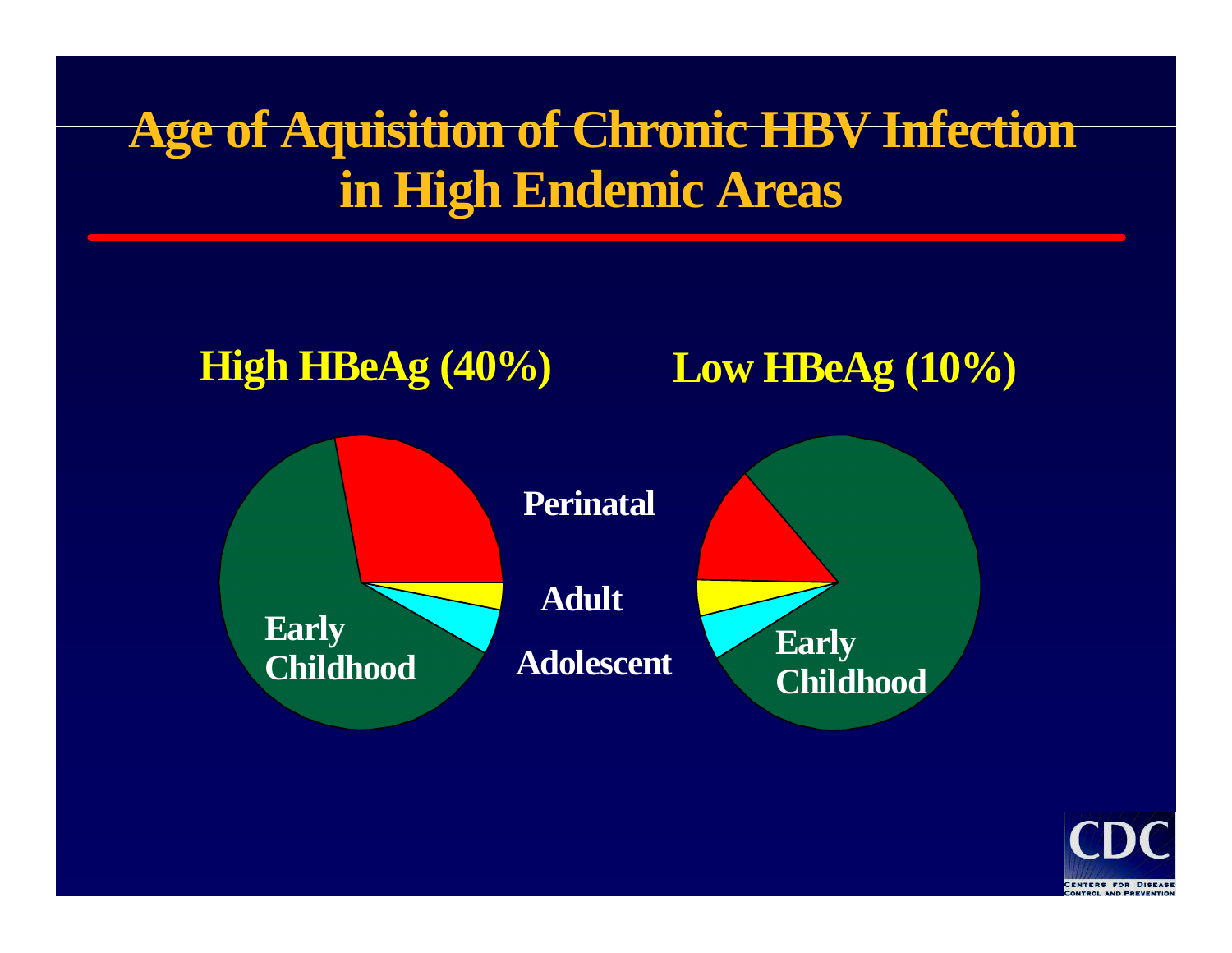Risk of Perinatal HBV Transmission by HBeAg Serostatus of Mother

Serostatus of Mother



*HBsAg*

*HBeAg* Positive Positive 85%-100% Positive Negative 5%-30%

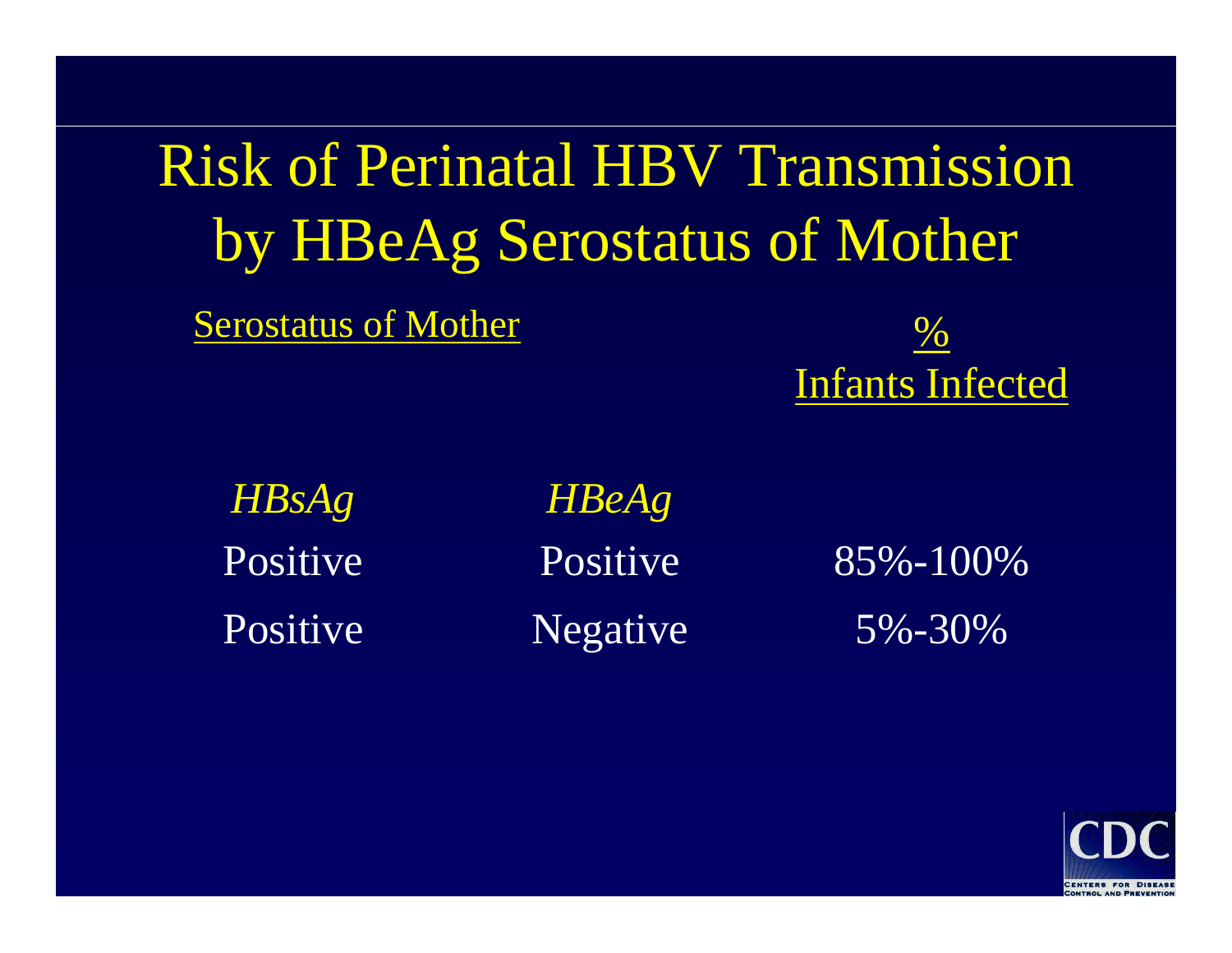# HBeAg and anti-HBe Prevalence in Central Asia, Osh, Kyrgyzstan, 2005



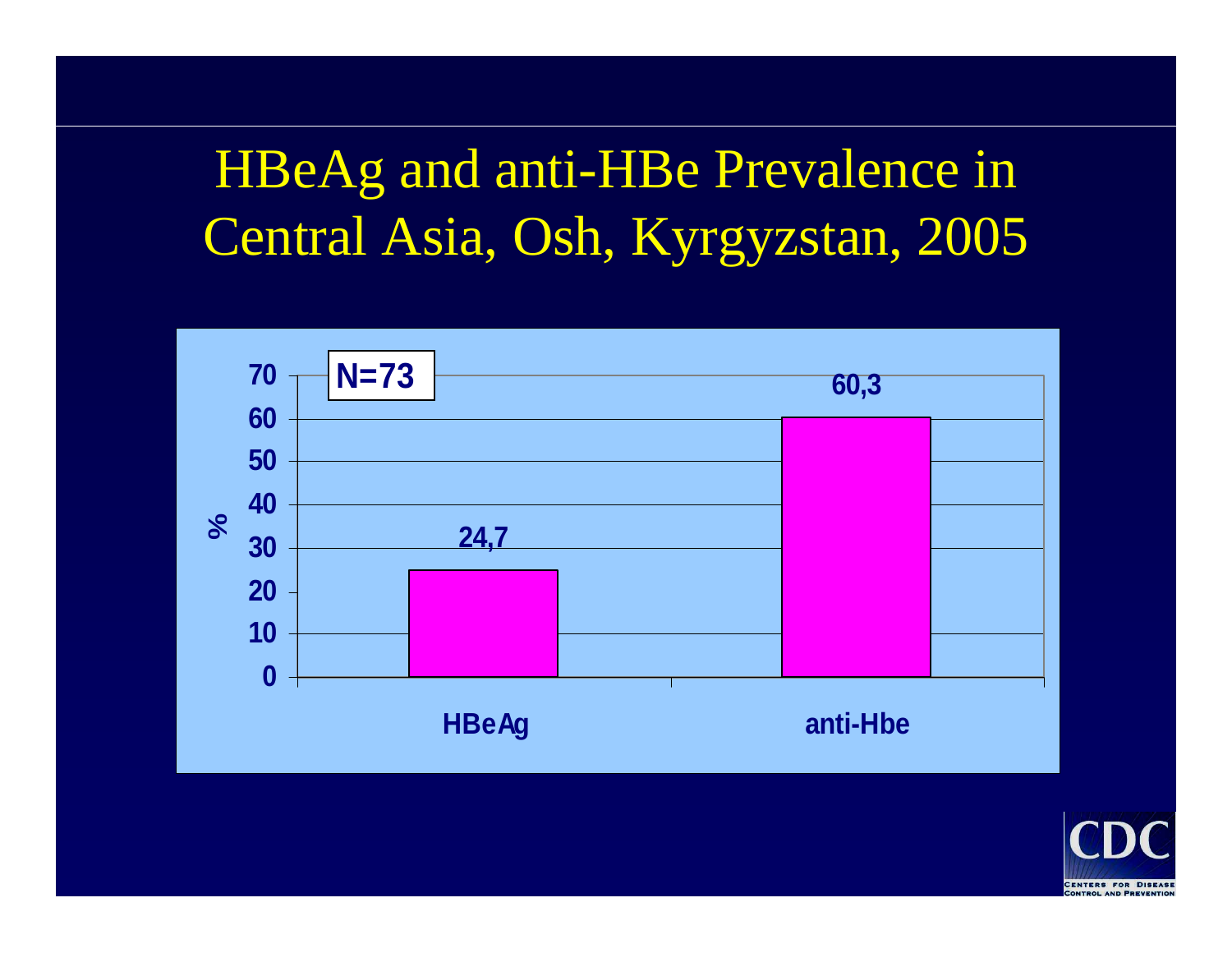# HBeAg and antiHBe Prevalence by Age, Central Asia, Kyrgyzstan, 2005

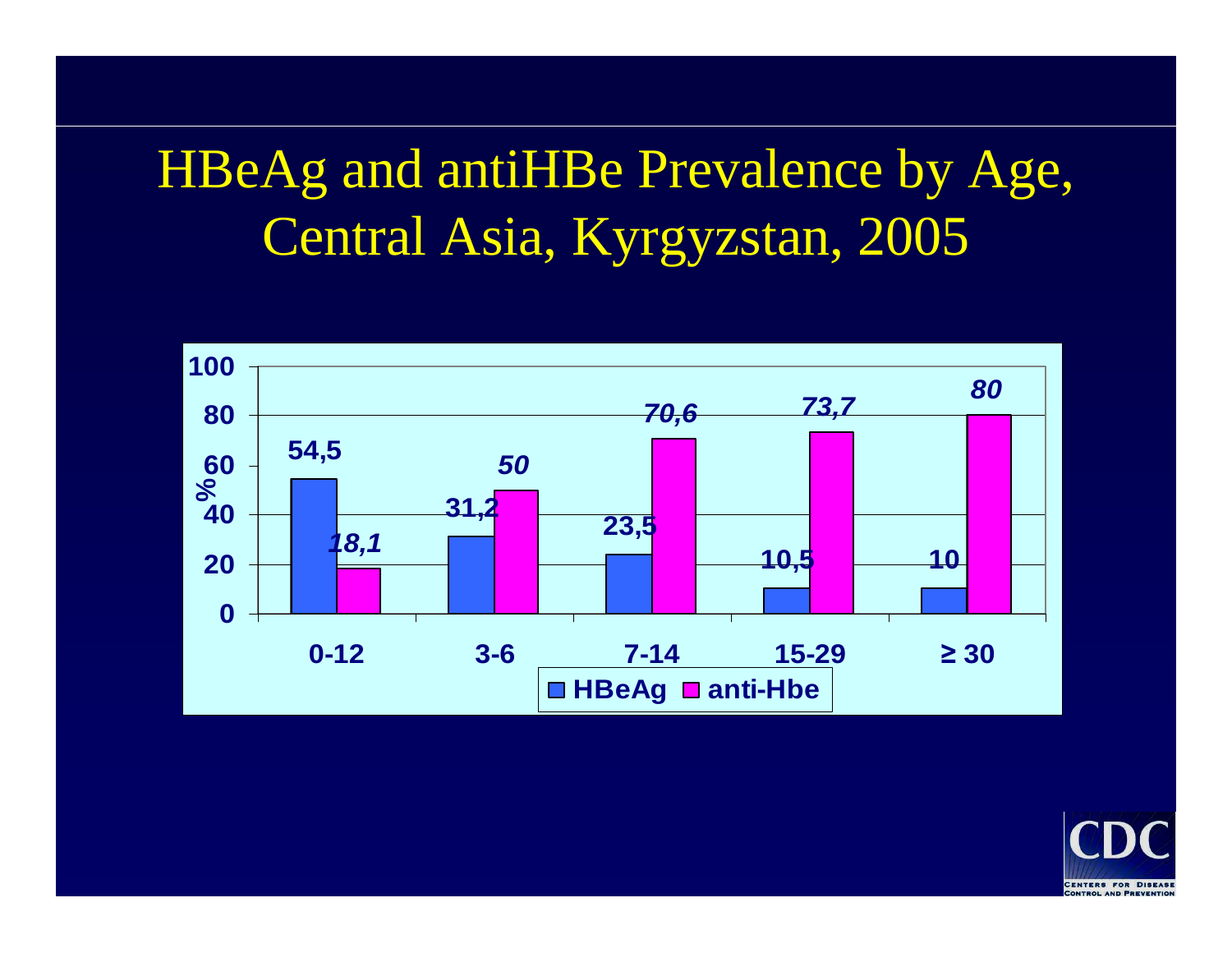# Hepatitis D Virus

#### •Diameter 35-37 nm

•Circular single strained RNA •Depends on HBV replication



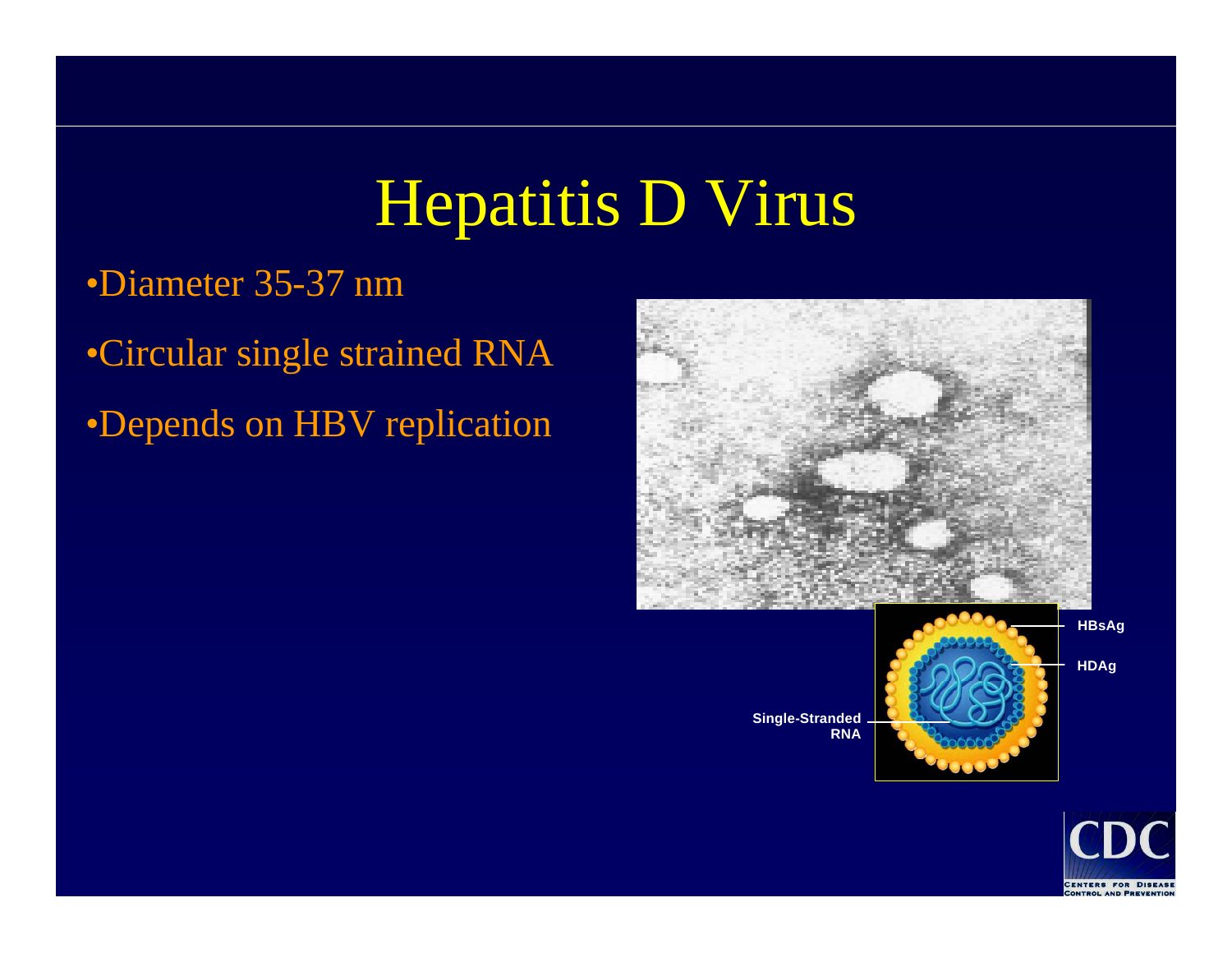# **Hepatitis D Virus Aquistion of Infection**

#### **Coinfection**

#### **Superinfection**

**Simultaneous inoculation of HDV and HBV**

**Inoculation of HBV into HBsAg-positive host**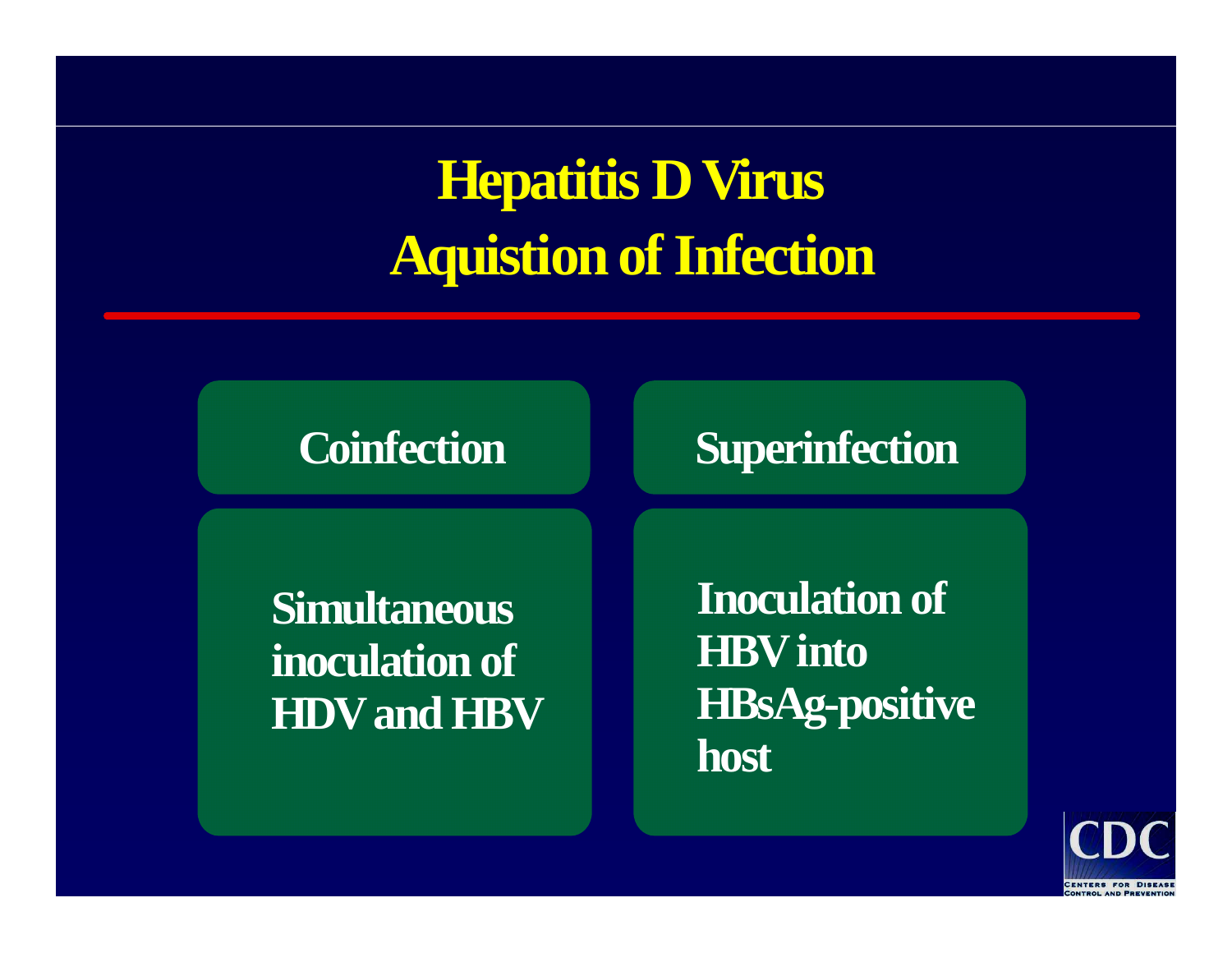### Case Fatality Rate of Acute HBV and HDV Infection Among Children under 14, Uzbekistan, 1995

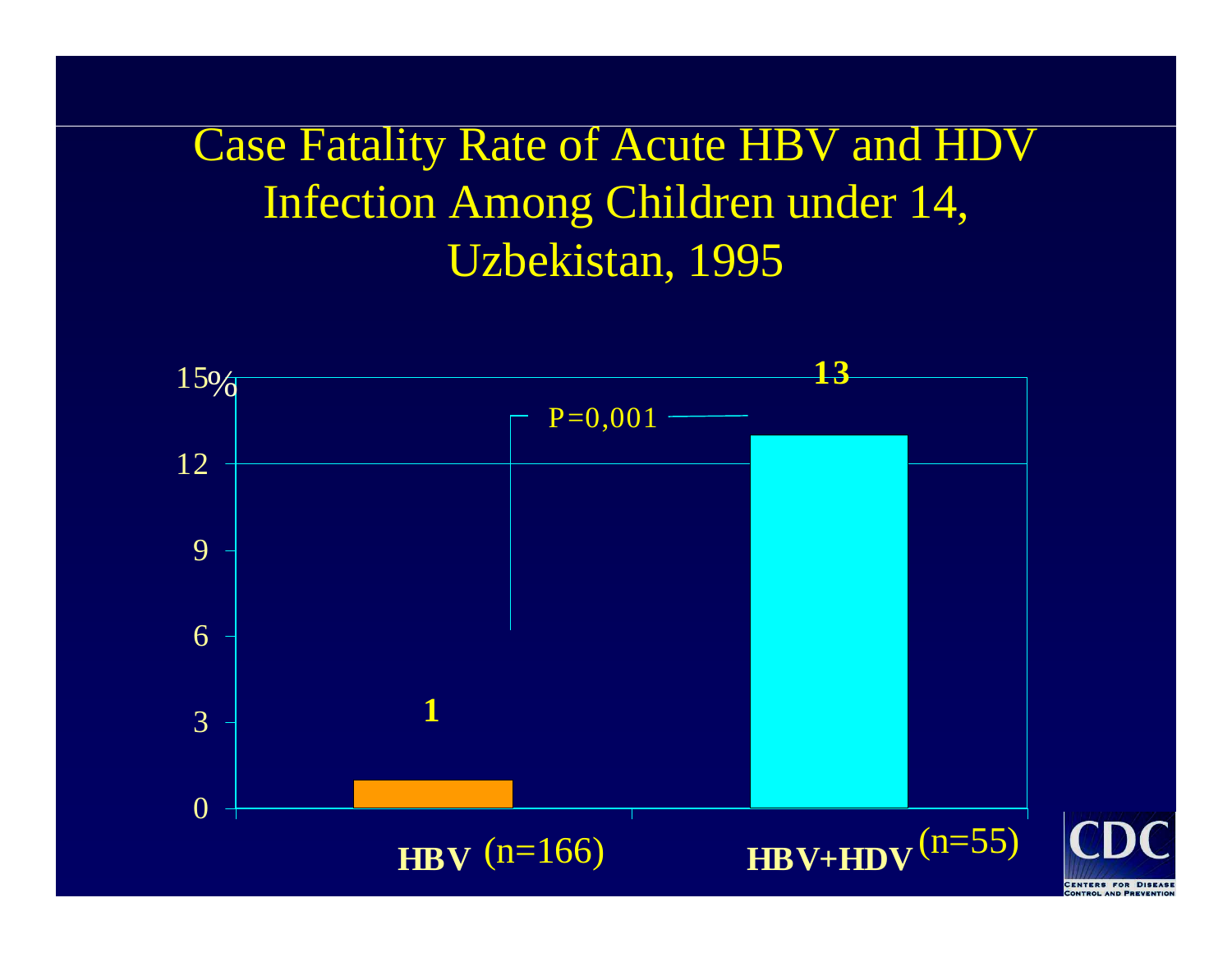#### HBV, HBC and HDV Infection among Children with Chronic Liver Diseases. Ashgabad, Turkmenistan, 1992-1995



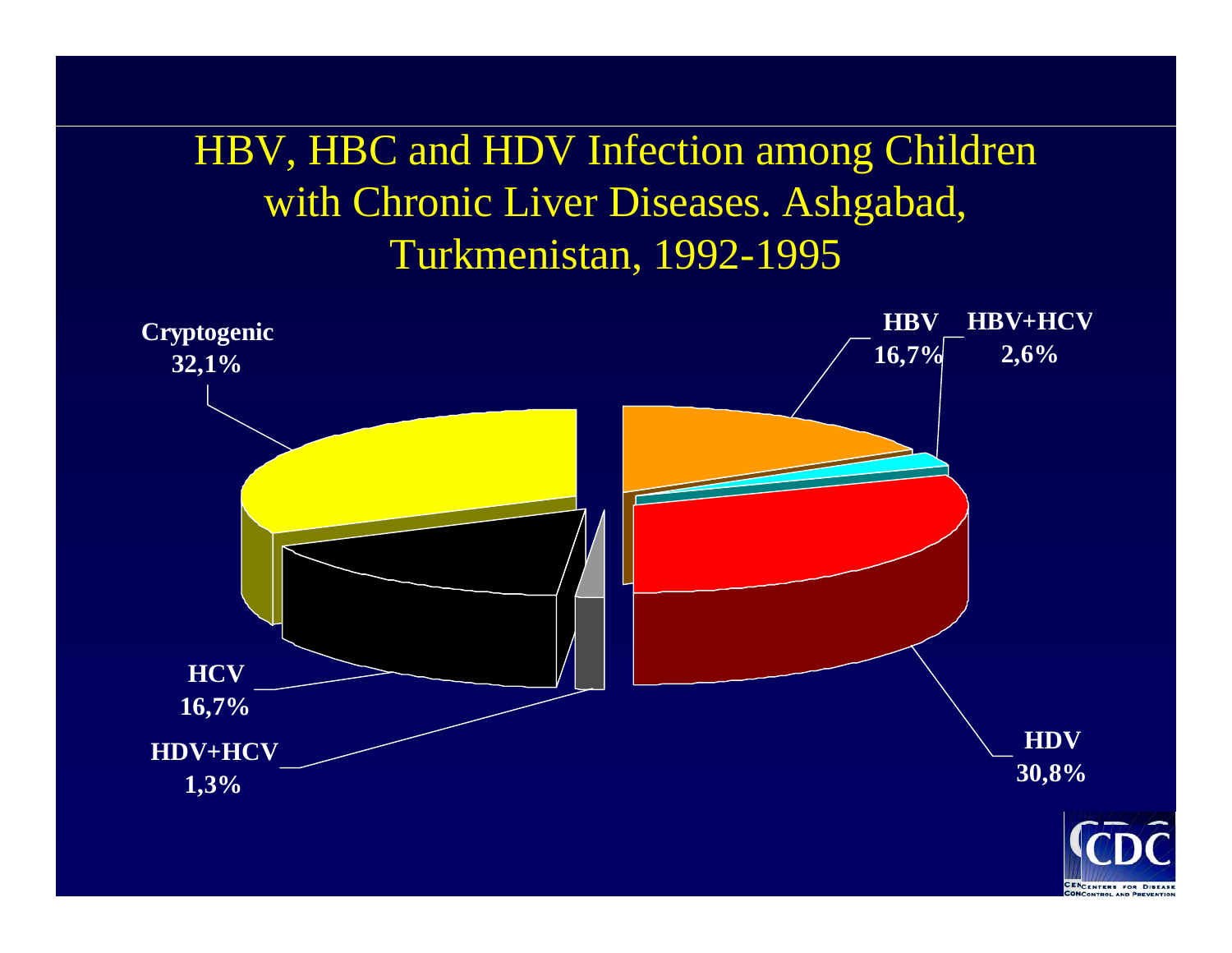#### Estimated Acute VH and Chronic Liver Diseases Mortality prior to vaccination, Central Asia, 1991- 1998



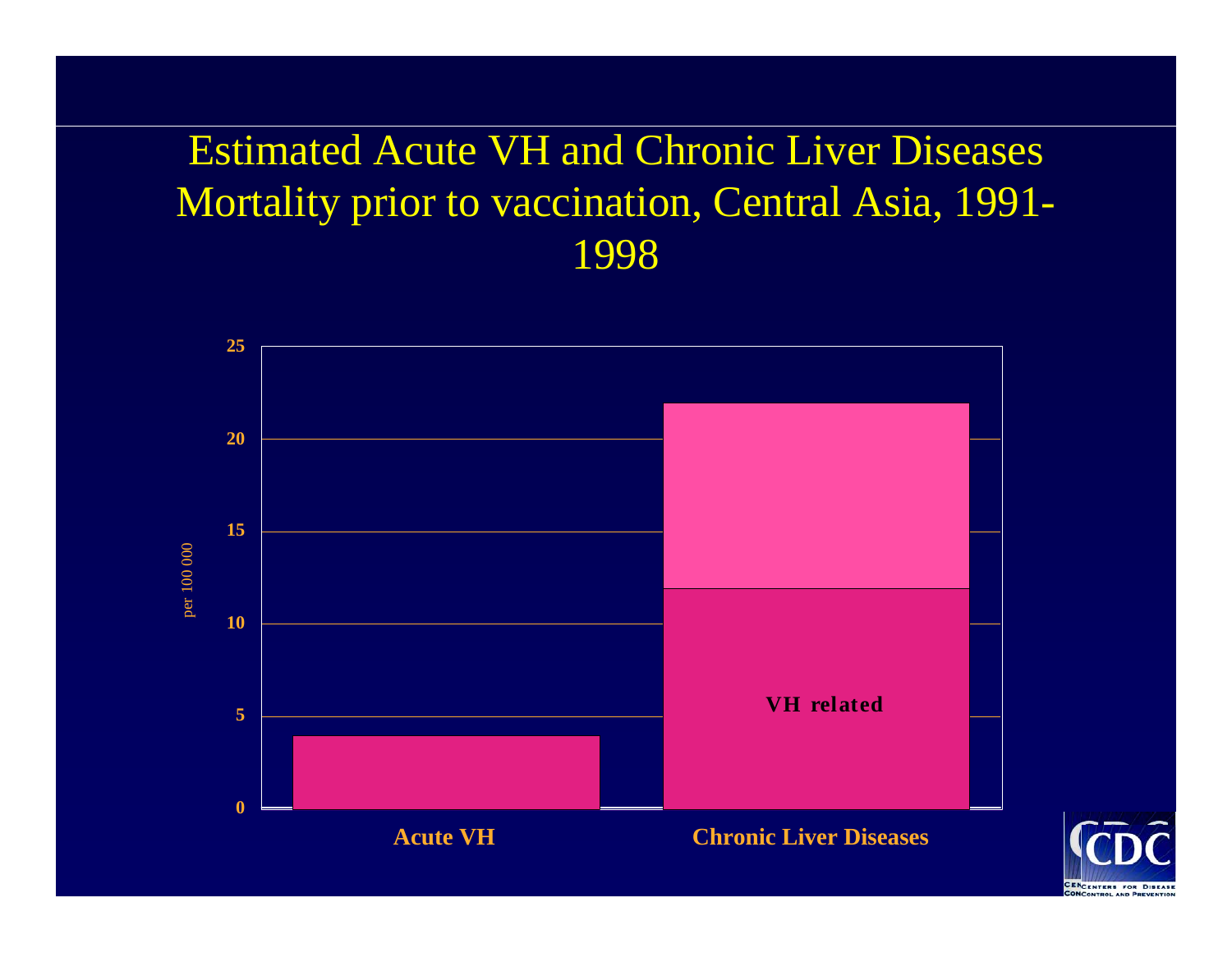### Years of Potential Life Lost for different causes, Uzbekistan, 1987

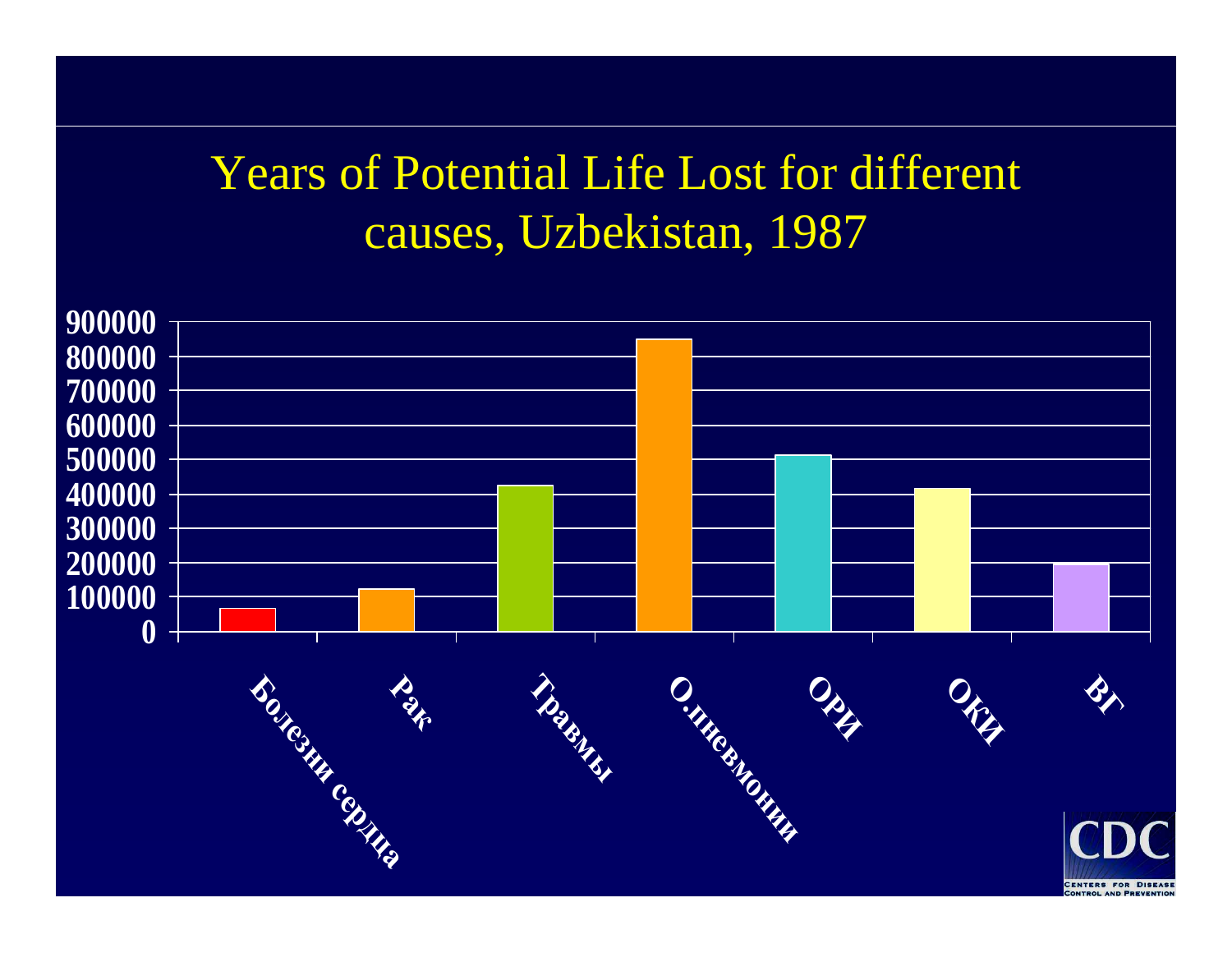# YPLL for Significant Death Causes, Kyrgyzstan, 2000

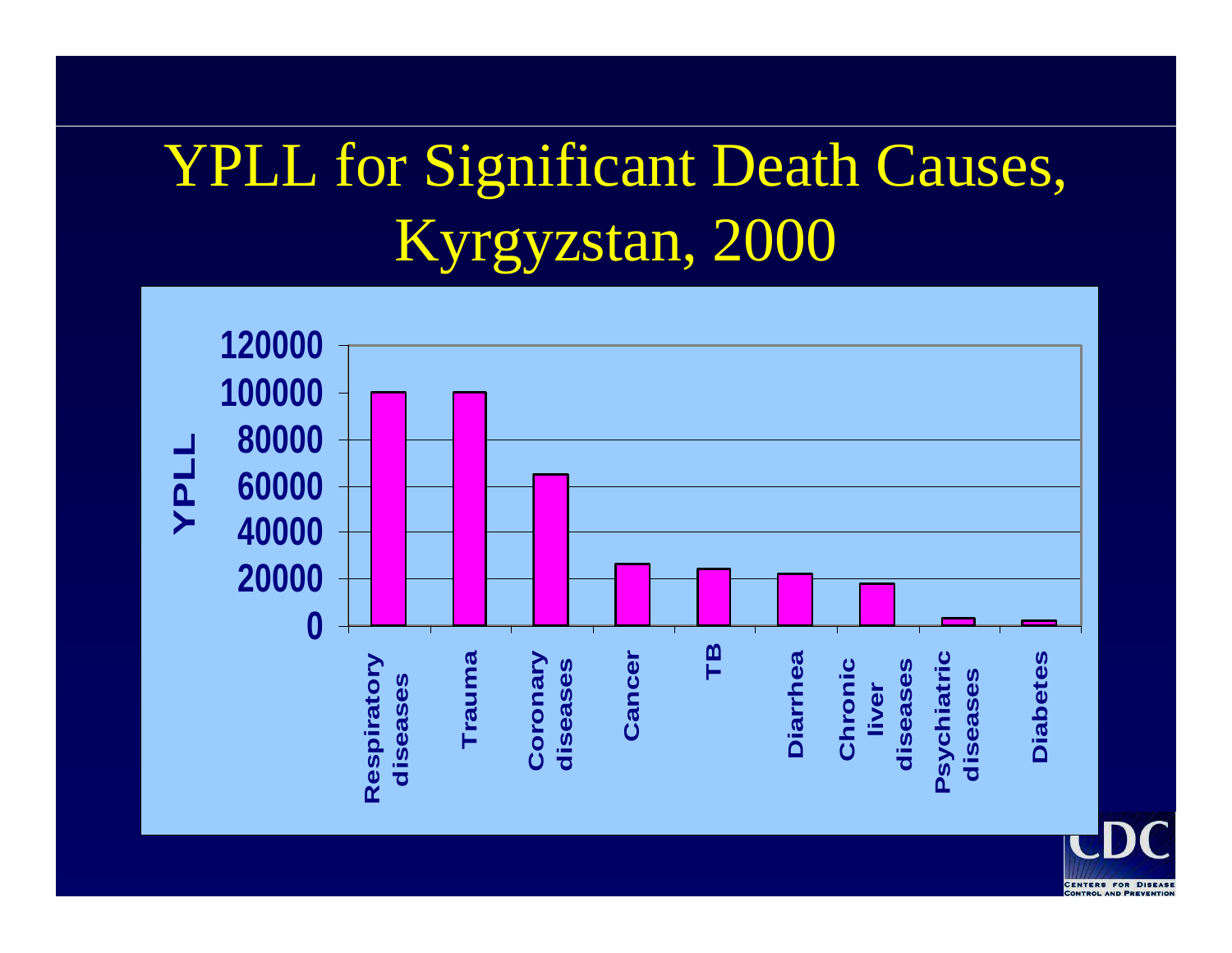## Risk Factors of Hepatitis B, Kyrgyz Sentinel Surveillance, Children under 5, 2000-2005

| <b>Risk factors</b>                         | <b>Frequency</b><br>$(N=1556)$         |         | OR          | <b>Confidence</b><br><b>interval CI0.95</b> | <b>P</b> value |
|---------------------------------------------|----------------------------------------|---------|-------------|---------------------------------------------|----------------|
|                                             | Cases $(66)$<br><b>Controls (1404)</b> |         |             |                                             |                |
| <b>Blood transfusion</b>                    | 8.5%                                   | $0.5\%$ | <b>19.7</b> | [5.5; 70.2]                                 | < 0.001        |
| <b>Injections in</b><br>hospital            | <b>22.0</b><br>$\frac{0}{0}$           | $6.0\%$ | 4.4         | [2.3; 8.6]                                  | < 0.001        |
| <b>Injections in</b><br>outpatient settings | 13.3<br>$\frac{0}{0}$                  | $4.7\%$ | 3.1         | [1.4; 6.8]                                  | < 0.001        |

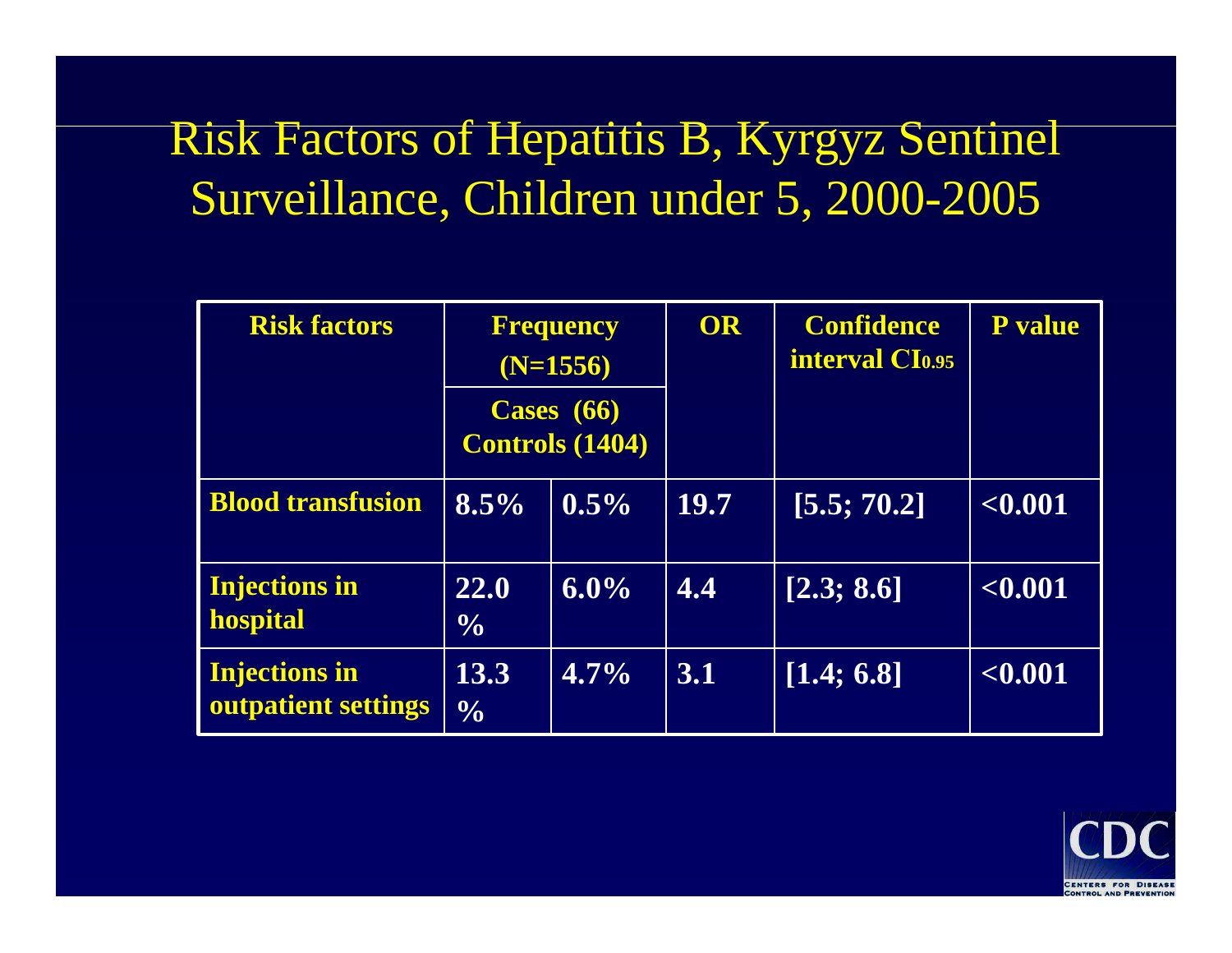## Risk Factors of Hepatitis B, Kyrgyz Sentinel Surveillance, Children under 2, 2000-2005

| <b>Risk factors</b>              | Frequency<br>$(N=595)$                |         | OR   | <b>Confidence</b><br><b>interval CI0.95</b> | <b>P</b> value |
|----------------------------------|---------------------------------------|---------|------|---------------------------------------------|----------------|
|                                  | Cases $(34)$<br><b>Controls (511)</b> |         |      |                                             |                |
| <b>Blood transfusion</b>         | $16.7\%$   $0.8\%$                    |         | 25.7 | [5.7; 113.6]                                | < 0.001        |
| <b>Injections in</b><br>hospital | $33.3\%$                              | $8.2\%$ | 5.6  | [2.4; 12.9]                                 | < 0.001        |

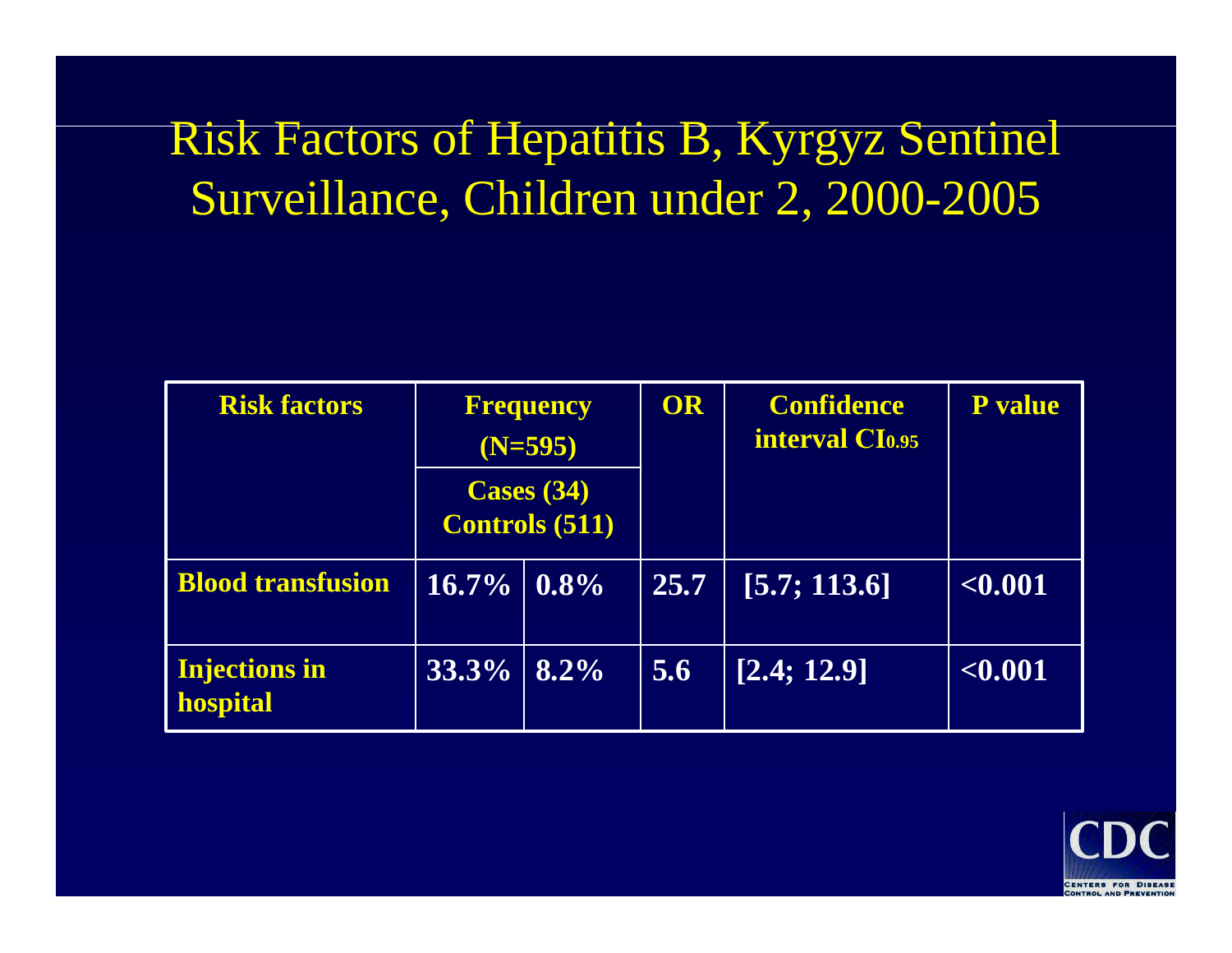# Conclusions (1)

- Central Asia region was highly endemic on viral hepatitis B and D
- The high prevalence of hepatitis B and D infection leads to high morbidity and mortality from acute viral hepatitis and chronic liver diseases

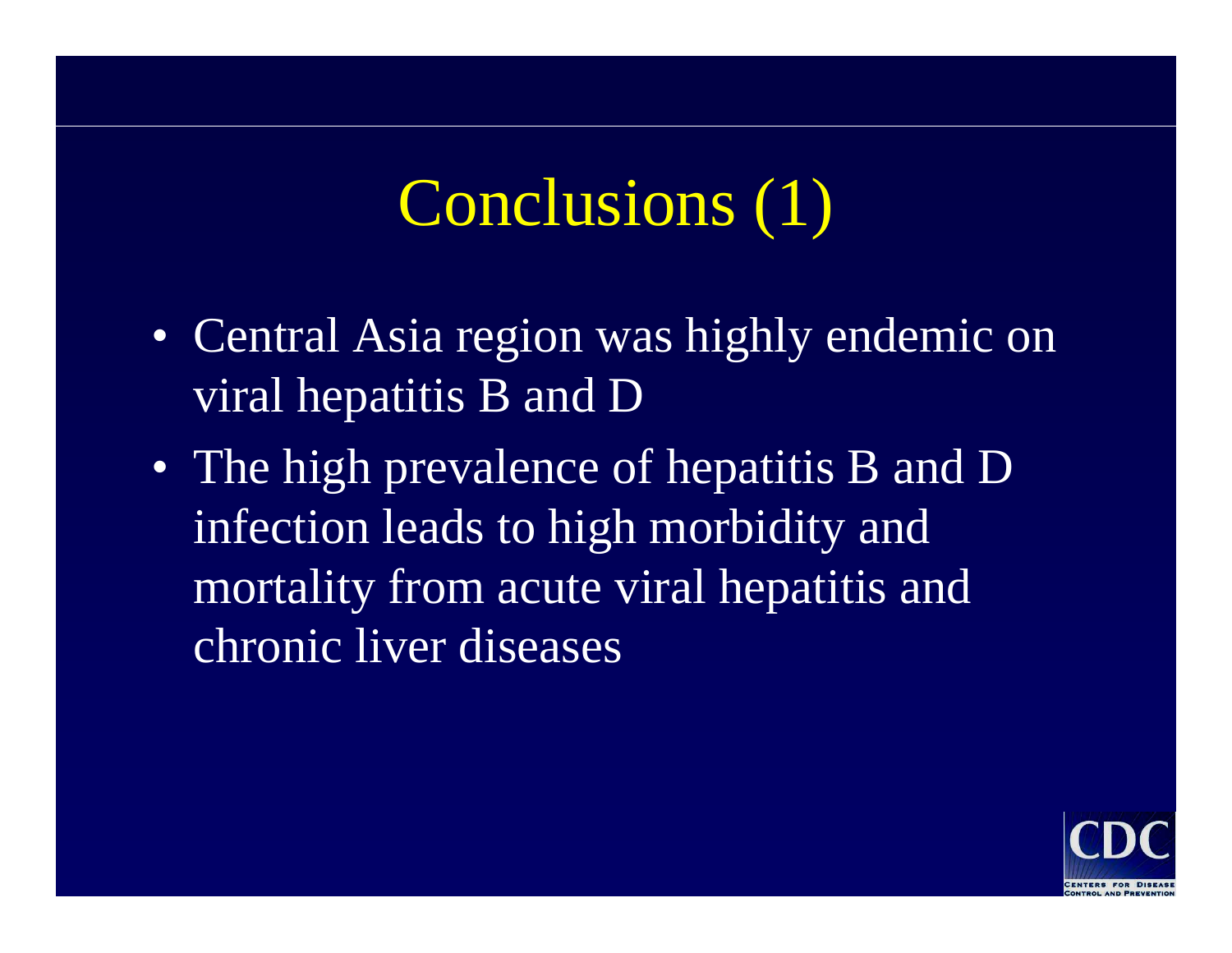# Conclusions (2)

- The high prevalence of HBeAg careers among women with chronic HBV infection results in high prevalence of mother to child transmission
- High proportion of infants and children at early childhood acquire HBV and HDV infections at health care settings